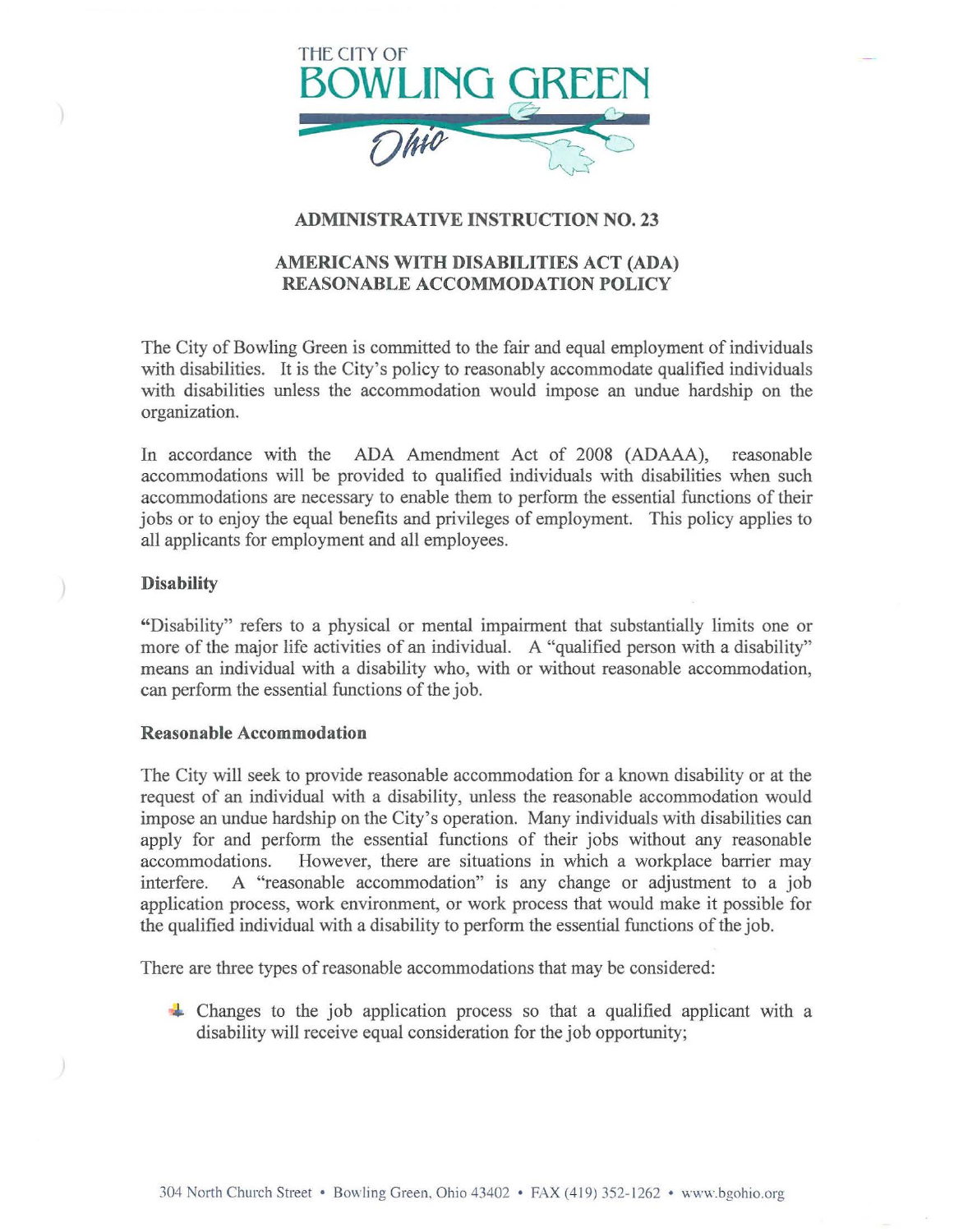- $\blacktriangle$  Modifications to the work environment so that the qualified individual with a disability can perform the essential functions of the job; or
- Adjustments that will allow a qualified individual with a disability to enjoy the same benefits and privileges of employment as other similarly situated employees without disabilities.

### **Essential Job Functions**

For each job classification, the job description will identify the 'job responsibilities" (essential functions), the physical requirements, required skill sets, and working conditions. Job descriptions will be reviewed on a periodic basis by the Personnel Director and the applicable department and division heads to evaluate job responsibilities. If there are questions about the job requirements, they should be directed to your supervisor or department/division head, or Personnel Director.

### **Requesting a Reasonable Accommodation**

An employee with a disability is responsible for requesting an accommodation from the Personnel Director and providing medical documentation regarding the disability when requested.

Once medical documentation is received, the Personnel Director and other applicable managers will work with the employee to identify possible reasonable accommodations and to assess the effectiveness of each in allowing the employee to perform the essential functions (required job responsibilities) of the job.

Based on the interactive process, a reasonable accommodation will be sought that is most appropriate for both the City and the individual employee. While an individual's preference will be considered, the City is free to choose between equally effective accommodations with consideration toward expenses and impact on the rest of the organization.

A request for reasonable accommodation may be denied if it would create an undue hardship for the City. Primary factors to be considered when determining whether an undue hardship exists include the cost of the accommodation, the City's over-all financial resources, the financial resources off the particular facility/division/department/office at which the accommodation is to be made, the number of employees at the facility/division/department/office, the total number of employees of the City, and the type of operation involved.